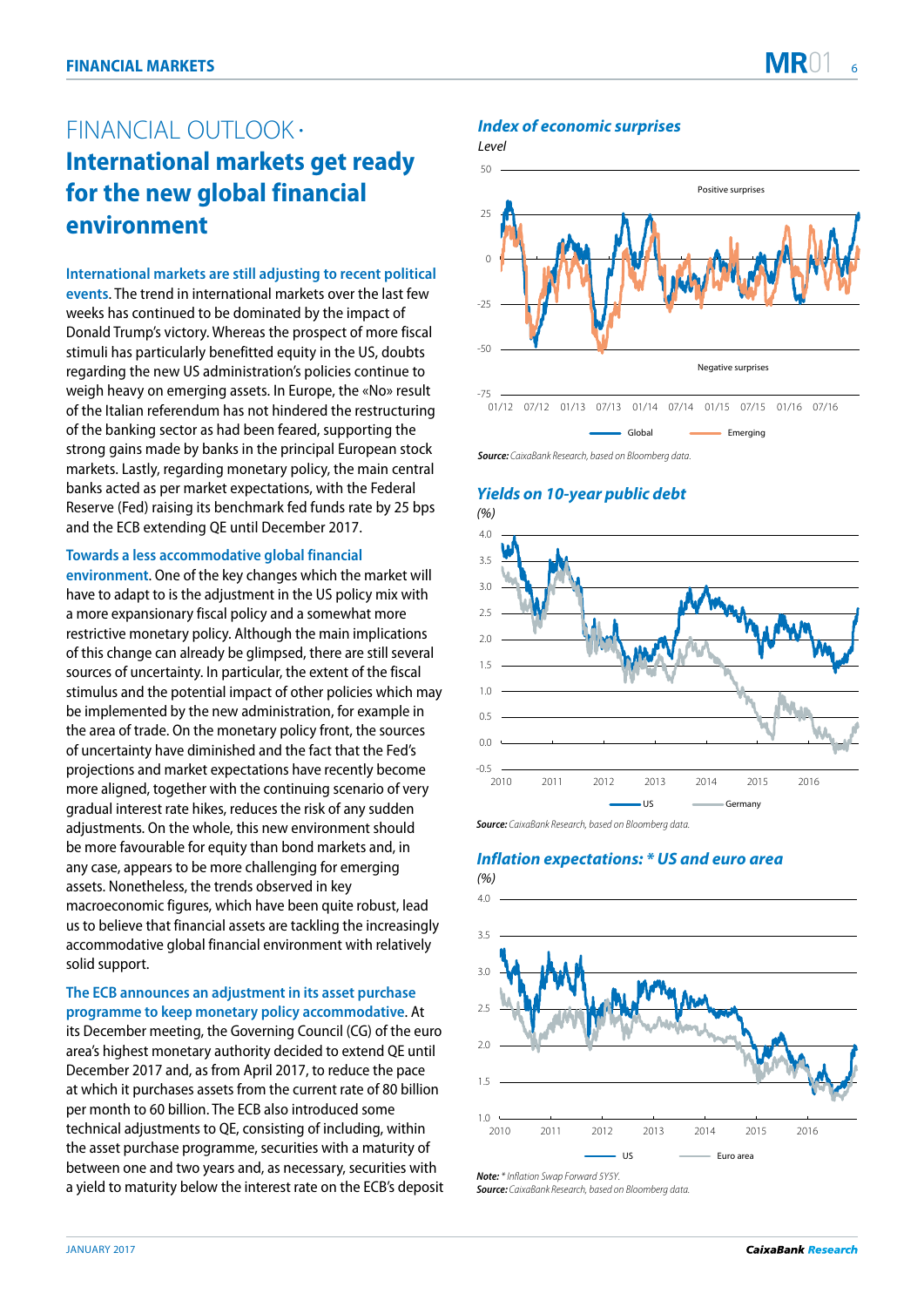facility. Draghi stressed the fact that tapering was not being implemented as the adjustments adopted did not consist of a gradual reduction in the volume of purchases. The ECB President also made it clear that the possibility of ending QE had not been considered, and that the volume of purchases may be increased or the programme extended, if required. Financial markets welcomed these announcements with gains in European stock markets, in particular in bank share prices, given the prospect of a steeper yield curve.

**The Fed resumes the process of normalising its benchmark federal funds rate**. One year after the first interest rate hike in eight years, as expected the Fed announced an increase of 25 bps in the benchmark rate to 0.50%-0.75%. The members of the Federal Open Market Committee (FOMC) supported this decision given the strength shown by the different indicators for activity and the labour market in the US, believing these trends will continue in the future. However, most attention regarding this meeting was focused on any clues that might be provided by the Fed concerning the rate of interest rate hikes in the coming quarters. Specifically, the FOMC members now expect three hikes in 2017 while the projections published in September only considered two. Therefore, in spite of this slight change, the Fed is still expected to normalise monetary conditions very gradually. One of the factors that may alter this forecast is the Fed's assessment of the impact on growth and inflation of the new economic policy to be implemented by Trump's administration. A unknown factor which the Fed will reveal once the announcements made by Trump become concrete measures.

**The US bond market is still going through a corrective** 

**phase**. After the strong upswing caused by Trump's victory, yields on US government bonds, especially long-term, have continued to rise, albeit more gradually. Far from slowing down this trend, the Fed's messages have acted as a catalyst to push up yields even further. In the second half of December, the interest rate on 10-year US Treasury bonds was around 2.5%, its highest since mid-2014. The prospect of a change in economic policy, with more emphasis on fiscal stimuli, is still the main reason for this spike in US sovereign bond yields. But in the last few weeks other factors, such as strong business indicators and the upswing in oil prices, have also helped to push up yields.

**The dollar appreciates strongly against the euro while emerging currencies are showing signs of stabilising**. The euro-dollar exchange rate is approaching parity, reaching its lowest level since 2003, mainly because of expectations of prolonged divergence between monetary policy in the US and the euro area. However, emerging currencies have shown signs of stabilising against the dollar after the strong correction caused by Trump's victory. The upswing in oil prices and the reduction in risk aversion to minimal levels are the main factors behind this stabilisation. However, higher interest rates in the US could put the pressure back on the emerging currencies in the coming quarters.



**US: expected level of the benchmark interest rate \***

*Not***e***: \* M*edian of the projections by members of the FOMC of the Federal Reserve. **Source***: CaixaBank Research,* based on data from the Federal Reserve.

# *Dollar-euro exchange rate and spread for two-year bond yields*



*Not***e***:\** Spread between yields on German and US 2-year bonds. **Source***: CaixaBank Research,* based on Bloomberg data.

### *Emerging currencies and bonds in the US*



**Source***: CaixaBank Research,* based on Bloomberg data.